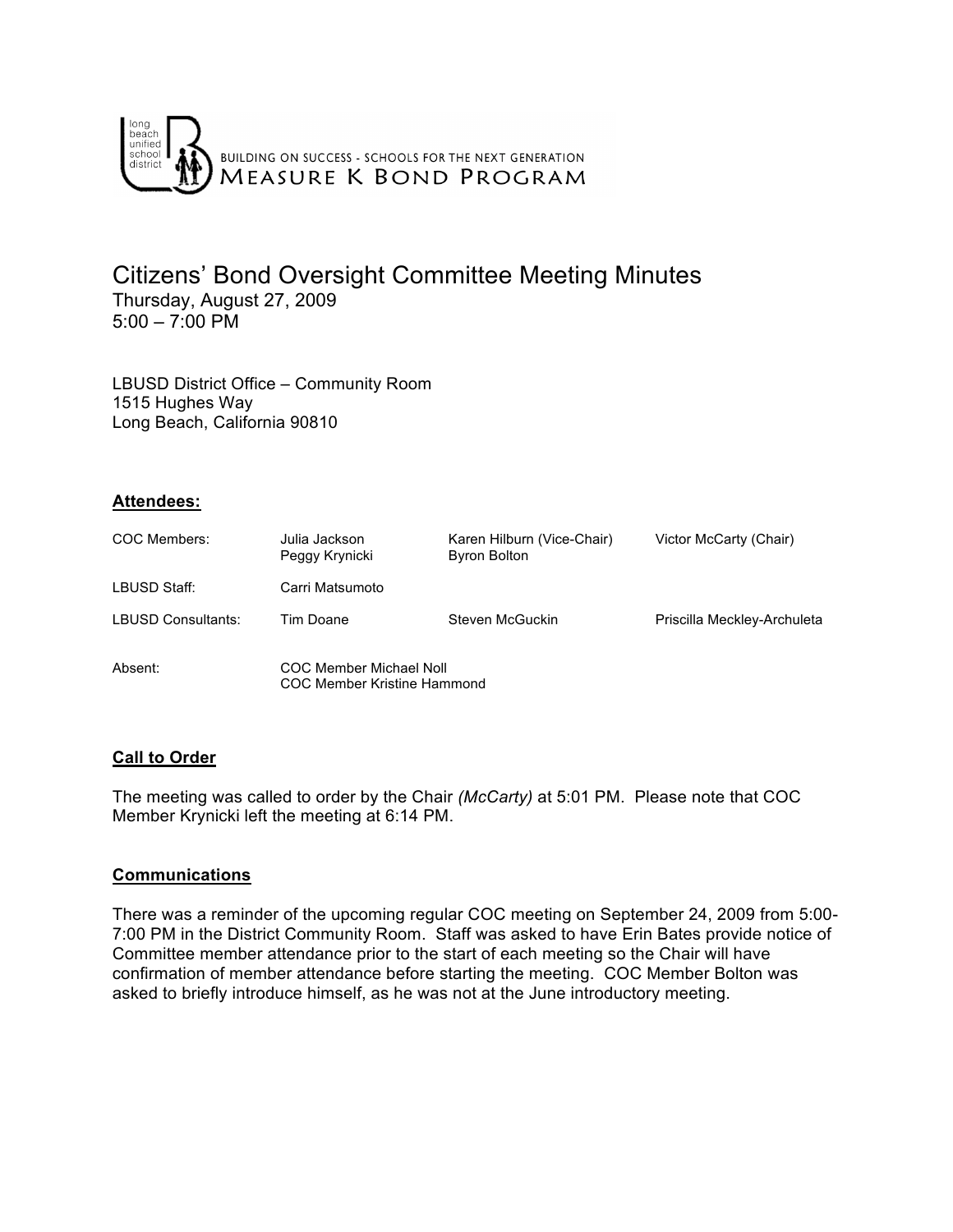## **Staff Reports**

### **Update on Measure K Bond Program Board Workshop** *(Matsumoto)*

The August 18, 2009 Board Workshop presentation was reviewed with discussion. The following areas of the presentation were the focus of the review and discussion.

- COC.
- Audit Staff will provide who the auditors are for the Measure K Bond Program and District annual audits.
- Bond Program Structure.
- Guiding Principles.
- Work Plans.
- Current Project Updates (New 6-8 Middle School #1, Thematic 1- ECATS, AB300 Projects) – Staff will clarify for the Committee if sixth graders were enrolled at DeMille M.S. this year.
- Prioritization Strategy.
- Recommended Group 1 Projects List Future Projects Category and District-wide Projects (Various Sites).
- Project Scope Impact to Budget and Prioritization.
- Typical Project Delivery Timelines and Considerations.

### **Workshop on Review of Draft Quarterly Report** *(Doane)*

The focus of this report was to provide a basis of understanding of the budget reports that will be included in the COC Quarterly Report. The following areas were the focus of the review and discussion.

- Capital Outlay Program Structure Overview particularly the areas of program-wide expenses, program escalation, project budgets and program loss reserve.
- Master Program Budget Summary Report its key components and how to understand and interpret the information contained within this summary report.
- Program Balance Report.
- Escalation/Loss Reserve Report.
- Project Budget Summary Report, including the supporting Funding Detail Report, the Budget Modifications Processed During Current Report and the Budget Detail Report – their key components and how to understand and interpret the information contained within these reports.

An Acronym Description List was provided for clarity of some of the key acronyms used by the Measure K Program Team in delivering the Program and its projects.